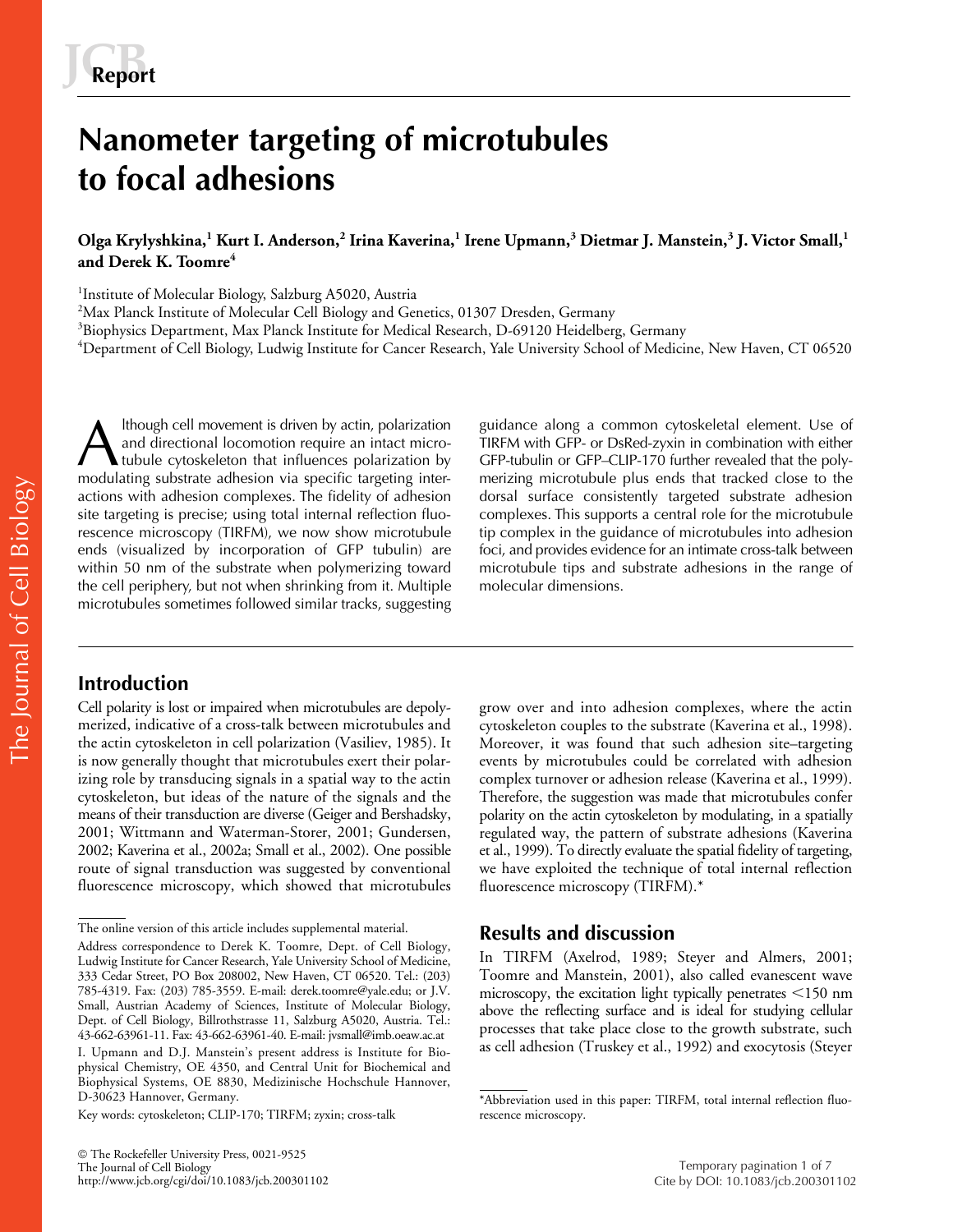

Figure 1. **TIRFM reveals microtubule tips and focal adhesions within 150 nm of the dorsal cell surface.** CAR fibroblasts were transfected with either GFP-tubulin (A and C) or GFP-zyxin (B and D). Live-cell images were taken either with standard wide field epi-illumination (A and B) or TIRFM (C and D). For clarity, TIRFM images are shown in reverse contrast. Bar,  $10 \mu m$ . For C, see also Video 1 and Video 2.

and Almers, 2001; Toomre and Manstein, 2001). In Fig. 1, images of live cells are shown transfected with either GFPtubulin or -zyxin (an adhesion site component) obtained using conventional fluorescence microscopy (Fig. 1, A and B) and TIRFM (Fig. 1, C and D); for clarity, TIRFM images are presented in negative contrast. In TIRFM, microtubules showed a graded intensity of fluorescence along their length, with the brightest fluorescence at the growing tips situated toward the cell edge, indicative of a "dipping down" of microtubules toward the substrate, into the zone of exponentially increasing illumination of the evanescent wave  $(<$ 150 nm). Zyxin is known to reside at substrate adhesion sites, and occasionally displays a periodic labeling along larger stress fiber bundles (Fig. 1 B); in TIRFM, only the ventral adhesion sites were observed (Fig. 1 D), suggesting that ventral stress fibers lie predominately above the zone excited by the evanescent wave.

To highlight the approach of the microtubules toward the cell surface, a false colored image, mapped to a rainbow look-up table, is shown in Fig. 2 A. Note that the plus end tips show a relatively bright and constant intensity over  $\mu$ msized segments, suggesting that they are "riding" near the dorsal cell cortex. An advantage of TIRFM is that as the fluorescence intensity decreases as  $\sim$ 1/e away from the surface (Axelrod, 1989), small changes in z-position give a large change in signal, and the relative or even absolute position of the object can be determined along the z-axis. Representative images in Fig. 2 B show that close contact typically extends along the XY plane from  $\sim$ 5–20  $\mu$ m, and the microtubules observed here generally approached the surface at a relatively shallow angle  $(<5^{\circ}$ ). Notably, and as shown in Fig. 2 B, the plus end microtubule tips approached to within 50 nm of the substrate.

Live-cell TIRFM imaging of microtubule dynamics revealed two striking phenomena. The first was a consistent difference in the distance of the tips of microtubules from the substrate during phases of growth and shrinkage (Fig. 3, A and B; Video 1 and Video 2, available at available at



Figure 2. **Approach of microtubule plus end tips to the cell surface.**  (A) CAR fibroblasts transfected with GFP-tubulin and imaged by TIRFM (as in Fig. 1 C) were false colored to highlight the change in fluorescence intensity along the microtubule. No pixels were saturated. Bar, 10  $\mu$ m. (B) The intensity of four microtubules (labeled 1–4 in A) was measured along the microtubules starting near the extreme plus end (near number). Based on an exponential drop-off in fluorescence intensity as an inverse exponential away from the surface  $(1/e =$  penetration depth) the relative distance of the microtubules to the cell surface was calculated and plotted as a line trace  $(0 = plus end)$ . Traces were also taken in regions not containing microtubules to correct for the local background (not depicted). Note that close contact of the microtubule plus end with the cell surface over several micrometers; gradually, the intensity drops as the microtubules enter deeper into the cell (right side). In this temporal "snapshot," there are both polymerizing and depolymerizing microtubules, and the extreme plus end often "lifts off" before the microtubule depolymerizes (see Video 1 and Video 2). Most microtubules approach the surface at a shallow angle of  $<$  5°, although occasionally the angle of attack was observed as steep as  $\sim$ 10°, e.g., in the region marked with a red asterisk.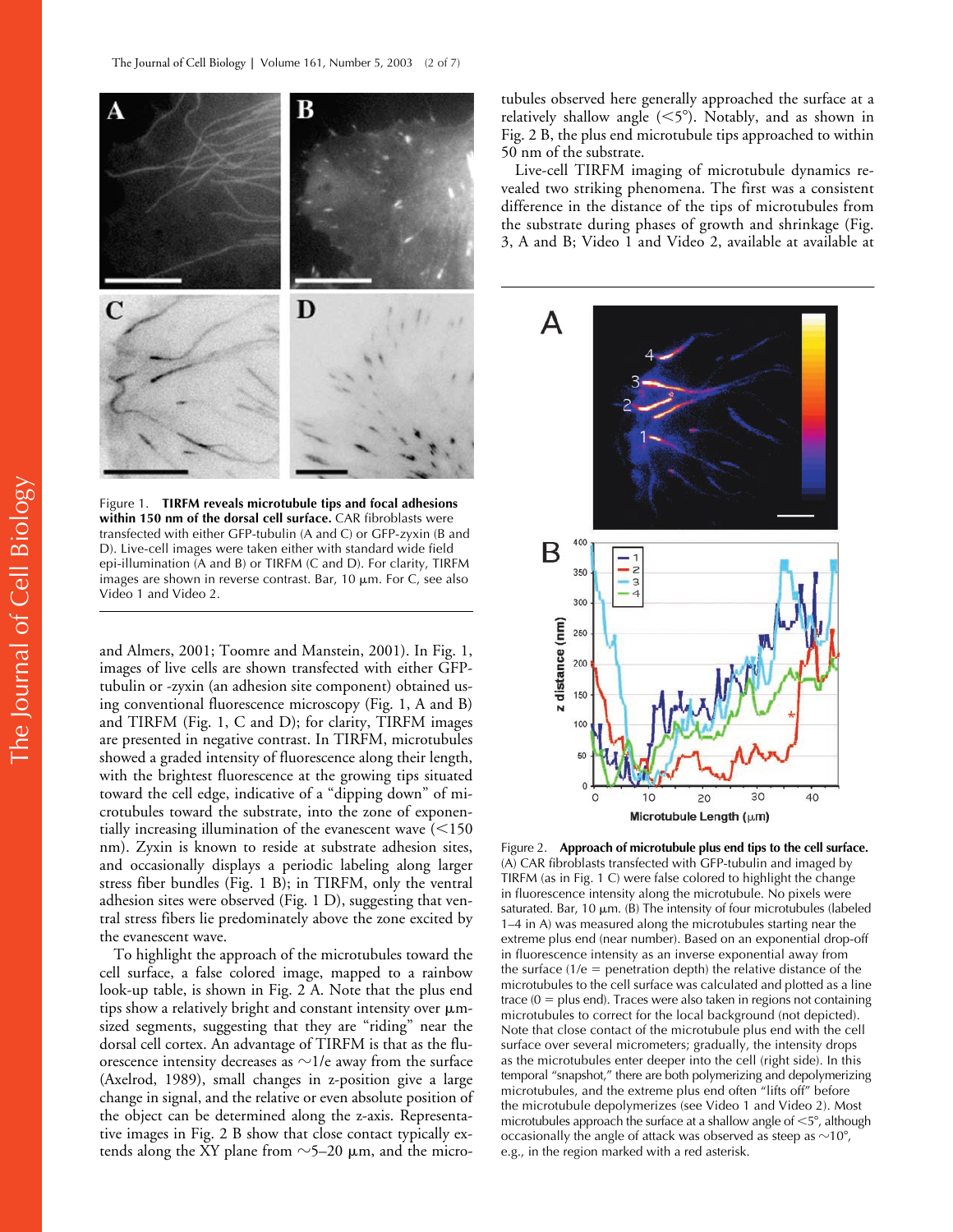

Figure 3. **Observation of microtubule plus ends by TIRFM indicates that microtubules lift away from the substrate during shrinkage, and shows microtubule tracking along common paths.** (A–C) Higher magnification views of individual time-lapse frames from Fig. 1 C. (A) Growing microtubule plus ends as observed by TIRFM. The asterisk marks the position of the microtubule ends in the first frame, and the arrows follows the microtubule growth in subsequent frames. Note that the microtubules "dip down" and form a close contact with the cell cortex during microtubule elongation, as seen by the difference in fluorescent intensity along the microtubule. (B) A representative example of a shrinking microtubule. Note the loss of close contact of the microtubule with the cell matrix as it shrinks. (C) Microtubules were observed to follow common tracks appearing to piggy-back along each other, sometimes with three or more following a common track. The arrows mark microtubules that follow common tracks (see also Video 1 and Video 2).

http://www.jcb.org/cgi/content/full/jcb.200301102/DC1). This was indicated by intensity measurements that showed that shrinking microtubule ends within the evanescent zone were  $\sim$ 45  $\pm$  12% as intense as growing ends (data from 21 microtubules, both in growing and shrinking phases). Second, microtubules often tracked along the same paths during polymerization toward a common point at the cell edge (Fig. 3 C; Video 1 and Video 2). Indeed, up to four microtubules were observed to follow the same track. This phenomenon is consistent with the existence of structural elements that can guide microtubule polymerization in peripheral regions. Alternatively, secondary and tertiary microtubules may "piggy-back" along a primary microtubule. Either way, this suggests that a primary targeting event can create a cue for subsequent targeting events along a common path. Similar microtubule dynamics and tracking was also observed in mammalian cells (PtK2) by TIRFM (unpublished data).

The spatial interaction between microtubules and substrate adhesions, first described using conventional microscopy (Kaverina et al., 1998), was vividly confirmed by dualcolor TIRFM. In cells cotransfected with GFP-tubulin and DsRed-zyxin, video analysis revealed that the dipping of microtubules toward the substrate was invariably associated with the targeting of adhesion sites (Fig. 4 A and Video 3). Examples of different types of targeting events are highlighted in Fig. 4 (B and C) and the accompanying videos (Video 4 and Video 5). Video sequences were acquired by recording images every second, for a total time of  ${\sim}$ 1–4 min. Within such short periods, multiple targeting events could be recorded (Fig. 4 A and Video 3). By the use of inverted colors, the high intensity of microtubule plus end– terminal regions during approach to focal adhesions was made more readily apparent (Fig. 4 A and Video 3).

However, do these growing microtubule ends represent "sliding" events or the "new polymerization" of microtubule plus ends? The dynamics of microtubule polymerization can be independently assessed by using specific fluorescently tagged proteins that accumulate at the growing tips of microtubules (Schroer, 2001; Schuyler and Pellman, 2001). Several of these proteins, including CLIP-170, the first described among microtubule tip proteins (Rickard and Kreis, 1990), dissociate from the plus ends of microtubules when polymerization ceases (Perez et al., 1999). In Fig. 5 (A and B), video frames are shown of cells cotransfected with DsRed-zyxin and GFP–CLIP-170; for illustra-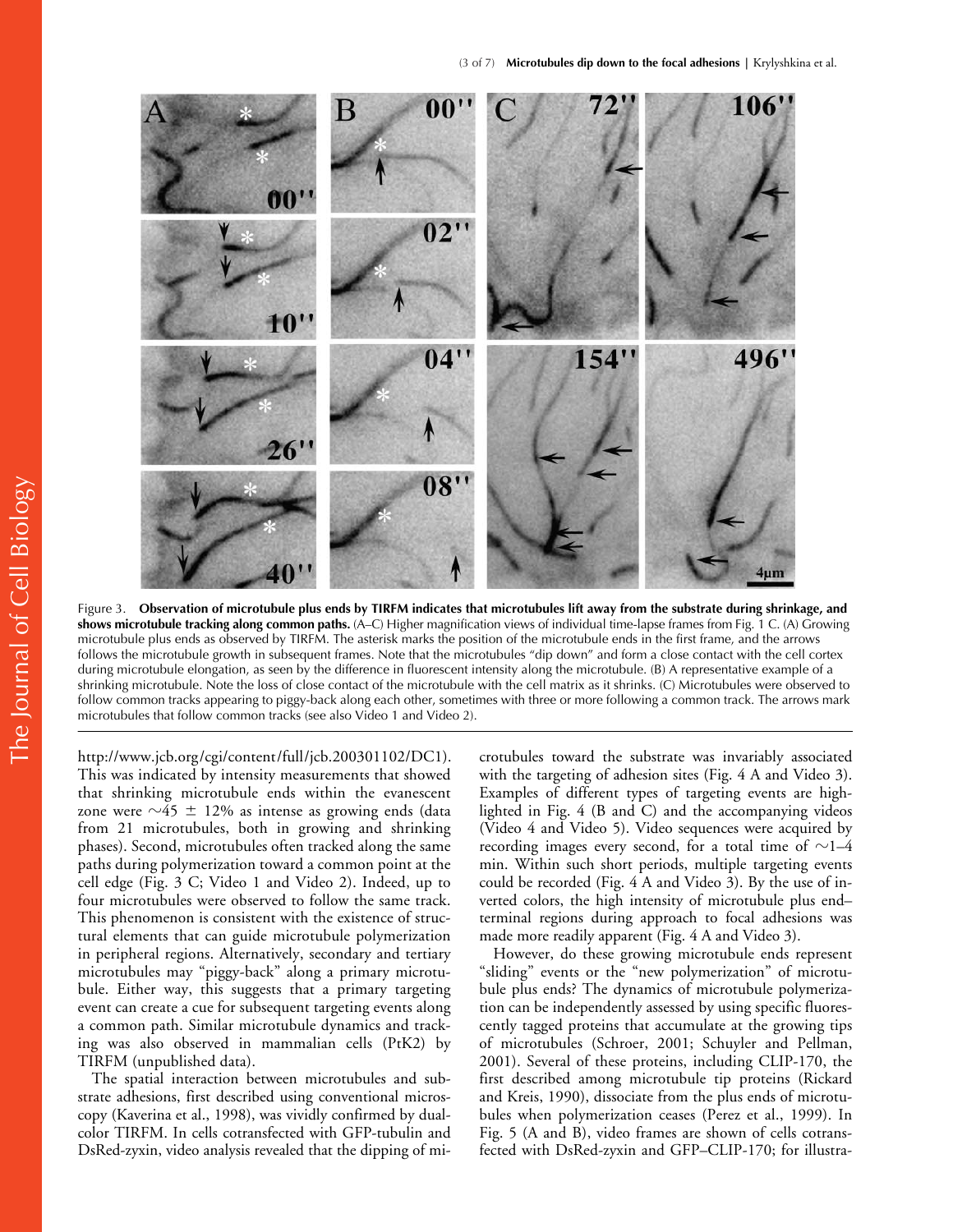

Figure 4. **Nanometer targeting of microtubules to focal adhesions revealed by TIRFM.** Video frames in TIRFM of CAR fibroblasts double transfected with DsRed-zyxin and GFP-tubulin. Pseudocolors have been used to facilitate visualization of adhesions (zyxin, green) and microtubules (tubulin, red). Single-channel GFP-tubulin images are shown in black and white. (A) An overview of the edge of the cell showing microtubule-adhesion targeting (top) and, on the bottom, the approach of a number of microtubules tips to the substrate in positions colocalizing with adhesion sites (arrows). (B and C) Other examples of microtubules dipping down to adhesion complexes; time shown in seconds (see also Videos 3–5).

tive purposes, tracks of GFP–CLIP-170 labeled microtubule tips (Mimori-Kiyosue et al., 2000) are shown in Fig. 5 C for individual microtubules (Fig. 5 B, pencil arrows). In the dual-color confocal time-lapse series (Fig. 5 A) and accompanying video (Video 6), CLIP-170 remained associated with the tips of microtubules en route to peripheral adhesions, marked by zyxin. This clearly shows that targeting involves the polymerization (and not sliding) of microtubules into adhesion complexes. In dual-color TIRFM (Fig. 5, B and C; Video 7), labeling with GFP–CLIP-170 showed again, and perhaps even more vividly than with GFP-tubulin (Fig. 5 D and Video 8), that the routing of microtubule polymerization into adhesion foci involved the tracking of growing microtubule tips inside the region excited by the evanescent wave that is within 150 nm of the dorsal surface.

In earlier works, we have noted that microtubules can specifically target single adhesion sites within a closely spaced group of adhesions (Kaverina et al., 1998, 1999). The high precision of this targeting, now shown by TIRFM, is presumably necessary to restrict the spatial cross-talk between microtubules and adhesions to allow modulation of the turnover of single adhesion foci. The fact that successive microtubules can follow the same tracks into adhesion sites is consistent with guidance of microtubule polymerization along another cytoskeletal element that terminates in adhesion complexes. Speculations about how this may occur have been aired previously (Kaverina et al., 1998; Small and Kaverina, 2003) and, in the context of the present findings, are presented schematically in Fig. 5 E.

The most likely candidate for the guidance track is actin because microtubule targeting also occurs in cells lacking intermediate filaments (Kaverina et al., 1998). One possible means of guidance is already suggested by recent findings in budding yeast (Yin et al., 2000) where the directed polymerization of microtubules into the bud involves a myosin V homologue, resident in the microtubule tip complex. This is an attractive possibility because we have shown that microtubule polymerization is stimulated by an increase in stress in the actin cytoskeleton (Kaverina et al., 2002b), suggesting that microtubules may track along actin filaments that are under tension (Fig. 5 E). A myosin motor at the microtubule tip could readily serve as a mechanosensor in this process by recognizing actin filaments whose conformation or composition are modified under stress. Alternatively, or simultaneously, another coupling component (Fig. 5 E, boxed region) may be involved that binds both microtubules and actin filaments. A number of proteins have been described that bind both actin and microtubules (Gavin, 1997), but it remains to be shown whether such a cross-linker resides at microtubule tips, where guidance must be initiated. Further studies are aimed at testing these alternative guidance scenarios.

The dipping down of polymerizing microtubules into adhesion sites, revealed by evanescent wave microscopy, can be explained in terms of docking of microtubules onto an actin track that leads to a substrate adhesion site (Fig. 5 E). In the same context, the rapid lifting of microtubules away from the substrate on shrinkage may reflect the release of the microtubule tip from the same track. Lifting is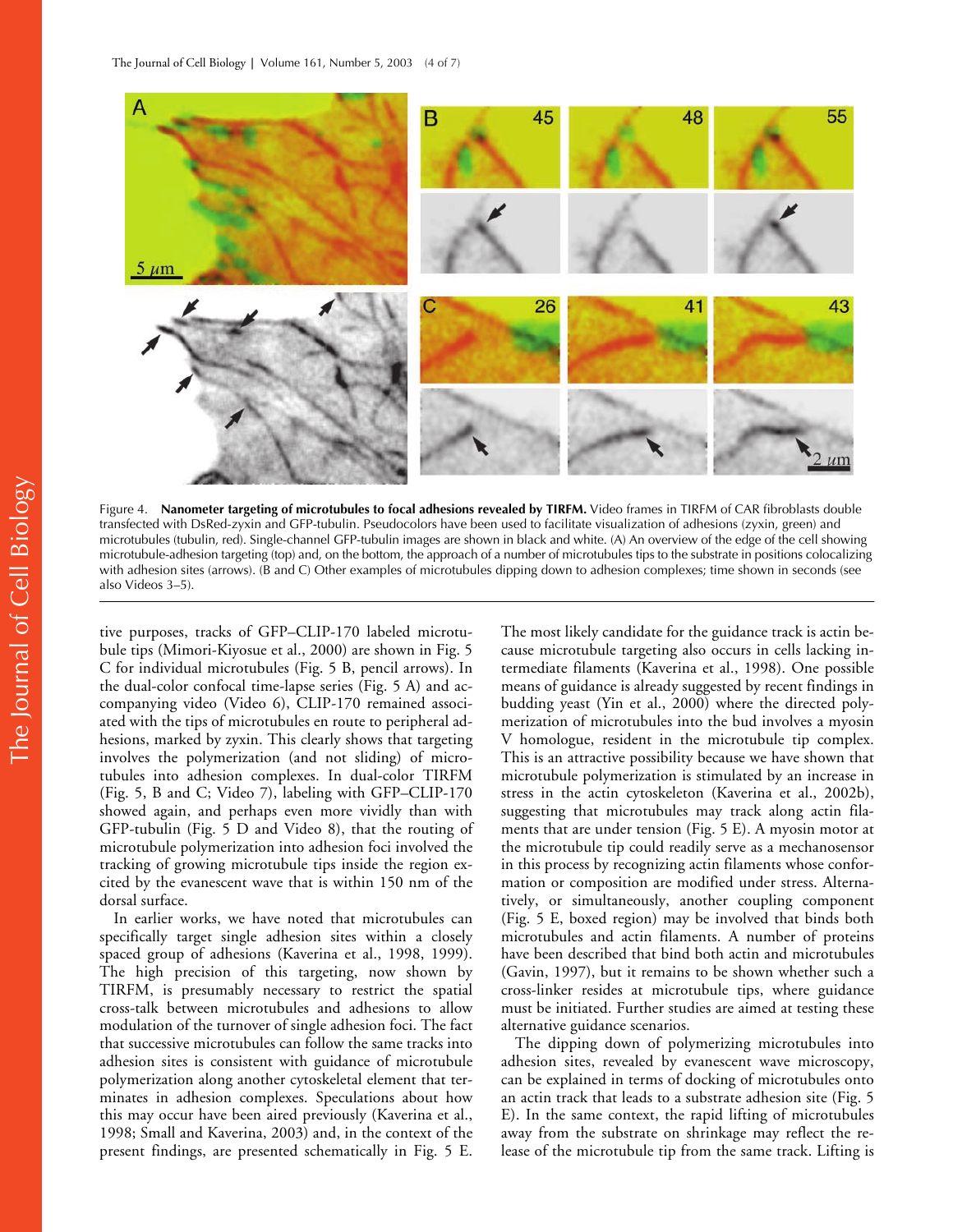

Figure 5. **Polymerization of microtubule tips into adhesion sites.** (A) Confocal video frames of CAR fibroblast transfected with DsRed-zyxin and GFP–CLIP-170. Different arrowhead pairs mark the tips of three microtubules en route to an adhesion complex. Times are in seconds. (B) Video images of a cell transfected as in A, but imaged instead by TIRFM, showing the close proximity of polymerizing microtubule tips to the dorsal cell surface (note that the high contrast TIRFM has much less background and microtubule plus ends (green) are seen in the evanescent field). (C) A merge of five time points (over 20 s) from the boxes in B shows the microtubules polymerizing toward the adhesion markers (red). (D) Dual-color TIRFM imaging of a cell transfected with GFP-tubulin and DsRed-zyxin. Cell region is similar to the one shown in B (see also Videos 6–8). (E) Working model of the guidance of microtubules into focal adhesions. Top part shows side view of guidance scenario highlighting the striking differences in Z-axis position of microtubule plus ends during polymerization (Pol.) and depolymerization (de-Pol.). Microtubule polymerization is directed down to an adhesion site and into the evanescent wave (EW) by the docking of the microtubule tip complex onto an actin track. Depolymerization away from the adhesion site is associated with the loss of the tip complex and the lifting of the microtubule away from the track and the substrate. Depolymerizing microtubules can go through rescue and reenter the polymerizing cycle to retarget the adhesion site through dynamic instability. Bottom part shows boxed region scaled to approximate molecular dimensions. The focal adhesion (FA) and axis of the microtubule ( $\sim$ 24 nm in diameter) are drawn 15 and 50 nm away from the substrate, respectively.

The numerous known tip complex proteins (TCx) likely decorate the microtubule surface much more extensively than depicted. Coupling between microtubules and actin (a) is effected by a coupler complex (Cr) that is part of the microtubule tip complex, as proposed elsewhere (Small and Kaverina, 2003). The coupler could be an unconventional myosin or a microtubule–actin cross-linker (see text). Microtubules may be captured (hook) at the adhesion site. ECM, extracellular matrix.

commensurate with microtubule depolymerization, which is accompanied by the loss of tip proteins, consistent with a requirement of the microtubule tip complex in the guidance process (Fig. 5 E, boxed region). The significance of the present finding that microtubules interact with adhesion sites in a nanometer range (within  $\sim$ 50 nm) is best appreciated by considering the relative dimensions involved (Fig. 5 E, boxed region). Taking focal adhesions as themselves separated  ${\sim}15$  nm from the substrate, the diameter of microtubules as 24 nm, and a layer of proteins associated with microtubule plus ends (Schroer, 2001), the microtubule tip must approach adhesion sites close enough to allow an intimate cross-talk of molecular interactions. This intimacy may also form the basis of the capture of microtubule plus ends at the cell cortex, possibly involving the dynein–dynactin complex (Gundersen, 2002). Various molecules have been implicated in the cross-talk between microtubules and the actin cytoskeleton (Goode et al., 2000; Wittmann and Waterman-Storer, 2001; Kaverina et al., 2002a; Krendel et al., 2002; Small and Kaverina, 2003), but their relative roles remain to be defined. Further insights into this phenomenon will be facilitated by the exploitation of the TIRFM method in conjunction with probes that reveal or modify the dynamics of the candidate molecules and complexes involved.

# **Materials and methods**

#### **Cells**

Goldfish fin fibroblasts (line CAR, No. CCL71; American Type Culture Collection) were maintained in basal Eagle medium with HBSS, nonessential amino acids, and 15% FBS at 25°C.

#### **Constructs**

For expression of GFP-fused proteins, mouse  $\beta$ -tubulin in a pEGFP-C2 vector and human zyxin in a pEGFP-N1 vector were used. EGFP-zyxin (Rottner et al., 2001) and EGFP-tubulin were provided by Jurgen Wehland and coworkers (Gesellschaft fur Biotechnologische Forschung, Braunschweig, Germany). DsRed-zyxin was a gift from Anna Huttenlocher (University of Wisconsin-Madison, Madison, WI), and GFP–CLIP-170 was donated by Anna Akhamanova (Erasmus University Rotterdam, Rotterdam, Netherlands).

#### **Transfections**

Subconfluent monolayer cultures of CAR cells plated on 30-mm Petri dishes were used for transfection. The transfection mixture was prepared as follows: 2  $\mu$ g DNA (1  $\mu$ g per construct) and 12  $\mu$ l SuperFect lipofection agent (QIAGEN) were mixed in 300 µl serum-free medium. After incubation at RT for 30 min, an additional 1.2 ml of medium containing 5% serum was added. Cells were incubated in this mixture for 5 h and then replaced with normal medium. After 24 h, the cells were replated onto either 20-mm #1 glass coverslips or sapphire coverslips (Toomre et al., 2000;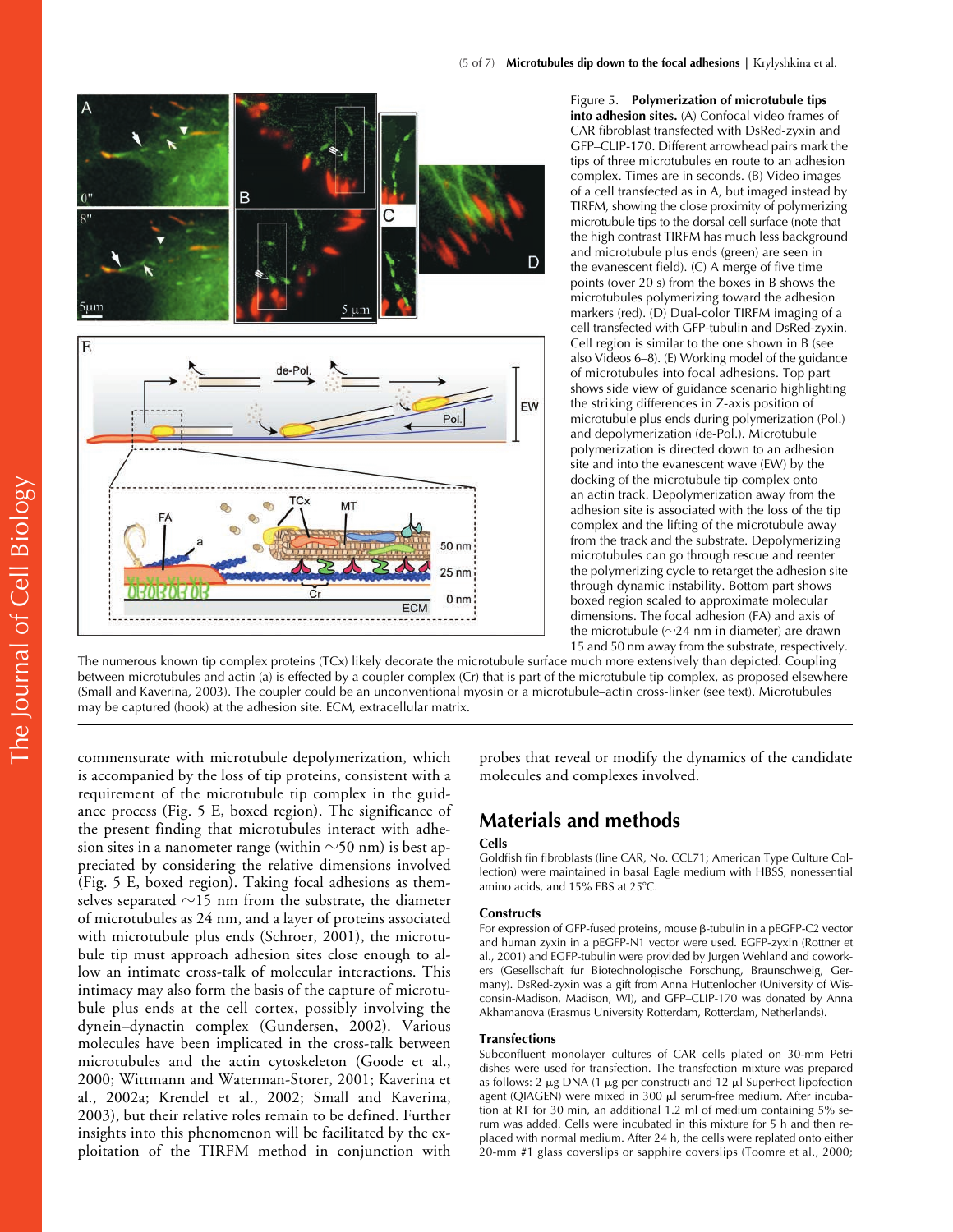1-mm thickness  $\times$  32-mm diameter; Olympus) for TIRFM imaging with an objective-type and prism-type setup, respectively. Cells were used within 1–4 d of plating.

#### **Microscopy**

TIRFM imaging was performed using both prism- and objective-type TIRFM setups; both yielded similar results. The prism-type setup was used as described previously (Toomre et al., 2000), except imaging was performed at  $\sim$ 25°C as is optimal for imaging of fish fibroblasts. In brief, an upright microscope was used (Axiovert; Carl Zeiss MicroImaging, Inc.) fitted with a  $60 \times 1.25$  NA water immersion lens (Carl Zeiss MicroImaging, Inc.). The 488-nm line of a krypton-argon laser was focused on the hemicylinder at an incident angle of 65°, giving a penetration depth (1/e) of  $\sim$ 45 nm. Data were typically collected at 0.5–1 Hz.

A schematic of the objective-type TIRFM system is shown in Fig. S1. A difference with other objective-type setups is that two small prisms mounted below the objective lens were used to efficiently couple the laser beam into and out of the lens, and eliminated the need for dichroic filter. In brief, the 488-nm line from a 4-W argon laser (Spectra-Physics) was used for excitation. The laser was coupled via an acousto-optical modulator (ELS) into a single-mode 488-nm fiber (Point Source). At the outlet of the fiber, the beam was collimated with two achromatic doublet lenses  $(f = 25.4$  mm and 300 mm; Newport) mounted on an optical rail and expanded to a diameter of 1.5 cm. A third achromatic doublet lens ( $f = 500$ mm; Newport) focused the beam into the back focal plane of a  $100 \times$  objective lens (NA 1.40, Planachromat; Olympus) by reflecting off a 5-mm prism (OptoSigma). The beam exited the lens at an incident angle of  $\sim$ 65  $\pm$  1°, giving a calculated penetration depth of 165 nm. The emitted light was filtered with an emission filter (HQ 545/45; Chroma), and was detected with a CCD camera ( $9.9 \times 9.9$ - $\mu$ m pixels; SensiCam, PCO). Data were typically acquired at 0.5–1 Hz and were controlled with T.I.L.L. Photonics hardware and software.

#### **Multi-channel TIRF**

In brief, the system for multi-channel TIRFM consisted of a microscope (model IX2; Olympus) fitted with an IX2-RFAEVA condenser. A  $100 \times$  objective with NA of 1.65 was used in conjunction with high refractive index immersion oil (diodomethane; Sigma-Aldrich) and special high NA coverslips ( $n = 1.788$ ; optical components from Olympus). The filter cube contained a 488/10 laser clean-up filter in the excitation position, a FT 510 dichroic filter, and an LP 520 emission filter. The excitation source was a multi-line laser (Innova 70C; Coherent) with an AOTF (acousto-optic modulator) for line selection and fast shuttering, coupled to the microscope using a kineFLEX fiber optic system (Point Source).

Laser excitation was performed at 488 nm, and the emission signals were separated using an optical splitter (MultiSpec; Optical Insights) with 595 dichroic, 515–565 BP, and 590 LP emission filters; the red and green images were simultaneously imaged side by side on a CCD camera (MicroMAX 1024B; Princeton Instruments). Images were acquired, and the raw stacks were split into single channels using MetaMorph® software (Universal Imaging Corporation).

#### **Image processing and analysis**

Post-acquisition processing was performed with TILLvisION software (T.I.L.L. Photonics), Microsoft Excel, Adobe Illustrator®, ImageJ, and Adobe Photoshop®. Analyses of microtubule tips were performed using TILLvisION software to trace fluorescent intensities along the microtubule. The intensity values were exported to Microsoft Excel spreadsheets for correction of background fluorescence, conversion to relative z-position values, and graphing. TIRFM calculations were performed as described elsewhere (Axelrod, 1989; Toomre et al., 2000; Steyer and Almers, 2001).

#### **Online supplemental material**

Fig. S1 shows a schematic of TIRFM objective-type setup. Video 1 shows dynamics of microtubule plus end tips as visualized by TIRFM. This movie accompanies Fig. 1 C and Fig. 3, and shows an overview of GFP-tagged microtubules in CAR cells as imaged by TIRFM. The image is shown in reverse contrast. Note that as microtubule tips enter the evanescent wave the (plus end) tips appear darker. The real sample acquisition time is shown in seconds (time between frames  $= 2$  s). Video 2 is the same as Video 1, except that is played back faster to highlight the observation that several microtubules travel along the same path. (time between frames  $= 2$  s). Video 3 shows TIRFM visualization of microtubules targeting to adhesion sites. This movie accompanies Fig. 4 A and shows an overview of a CAR fibroblast double transfected with DsRed-zyxin and GFP-tubulin and imaged by

TIRFM. The single-color images have been thresholded, segmented, and color mapped to different intensities (using ImageJ software) to better distinguish microtubules from the adhesions and show their interaction. The top shows inverted RGB image (zyxin, green; tubulin, red) and the bottom shows only the GFP channel (microtubules) in inverted black and white. Real sample acquisition time is shown in seconds (time between frames 2 s). Video 4 and Video 5 show individual microtubule targeting to adhesion sites. Individual examples of targeting interactions in TIRFM in CAR fibroblast double transfected with DsRed-zyxin and GFP-tubulin are shown and displayed like Video 3. Video 4 and Video 5 correspond respectively with images shown in Fig. 4, B and C. Note that the sequence highlights the dipping down of the microtubule plus ends toward focal adhesions. The real sample acquisition time is shown in seconds (time between frames  $= 1$  s). Video 6 shows confocal images of microtubules polymerizing toward focal adhesions. This movie accompanies Fig. 5 A and shows CAR fibroblasts double transfected with DsRed-zyxin and GFP–CLIP-170 and acquired with a confocal laser scanning microscope (Radiance; Bio-Rad Laboratories). The GFP–CLIP-170 (green) is only seen on the growing microtubule plus ends, which can be seen to target focal adhesions (red). The real sample acquisition time is shown in seconds (time between frames  $= 2$  s). Video 7 shows that dual-color TIRFM reveals microtubule plus end polymerizing toward and targeting focal adhesions. This movie accompanies Fig. 5 B and shows a CAR fibroblast double transfected with DsRed-zyxin and GFP–CLIP-170 and imaged by TIRFM. The high fluorescent intensity signal of CLIP-170–labeled tips indicates their close contact with the cell cortex, en route to adhesion sites. The real sample acquisition time is shown in seconds (time between frames  $= 1$  s). Video 8 shows direct dual-color TIRFM visualization of microtubules targeting to adhesion sites. This movie accompanies Fig. 5 D and shows a CAR fibroblast double transfected with DsRed-zyxin (red) and GFP-tubulin (green) and simultaneously imaged by TIRFM using an emission splitter device (Optical Insights). The real sample acquisition time is shown in seconds (time between frames  $= 1$  s). Online supplemental material available at http:// www.jcb.org/cgi/content/full/jcb.200301102/DC1.

Submitted: 24 January 2003 Revised: 22 April 2003 Accepted: 22 April 2003

### **References**

- Axelrod, D. 1989. Total internal reflection fluorescence microscopy. *Methods Cell Biol.* 30:245–270.
- Gavin, R.H. 1997. Microtubule-microfilament synergy in the cytoskeleton. *Int. Rev. Cytol.* 173:207–242.
- Geiger, B., and A. Bershadsky. 2001. Assembly and mechanosensory function of focal contacts. *Curr. Opin. Cell Biol.* 13:584–592.
- Goode, B.L., D.G. Drubin, and G. Barnes. 2000. Functional cooperation between the microtubule and actin cytoskeletons. *Curr. Opin. Cell Biol.* 12:63–71.
- Gundersen, G.G. 2002. Evolutionary conservation of microtubule-capture mechanisms. *Nat. Rev. Mol. Cell Biol.* 3:296–304.
- Kaverina, I., K. Rottner, and J.V. Small. 1998. Targeting, capture, and stabilization of microtubules at early focal adhesions. *J. Cell Biol.* 142:181–190.
- Kaverina, I., O. Krylyshkina, and J.V. Small. 1999. Microtubule targeting of substrate contacts promotes their relaxation and dissociation. *J. Cell Biol.* 146: 1033–1044.
- Kaverina, I., O. Krylyshkina, and J.V. Small. 2002a. Regulation of substrate adhesion dynamics during cell motility. *Int. J. Biochem. Cell Biol.* 34:746–761.
- Kaverina, I., O. Krylyshkina, K. Beningo, K. Anderson, Y.-L. Wang, and J.V. Small. 2002b. Tensile stress stimulates microtubule outgrowth in living cells. *J. Cell Sci.* 115:2283–2291.
- Krendel, M., F.T. Zenke, and G.M. Bokoch. 2002. Nucleotide exchange factor GEF-H1 mediates cross-talk between microtubules and the actin cytoskeleton. *Nat. Cell Biol.* 4:294–301.
- Mimori-Kiyosue, Y., N. Shiina, and S. Tsukita. 2000. The dynamic behavior of the APC-binding protein EB1 on the distal ends of microtubules. *Curr. Biol.* 10:865–868.

We thank Emmanuel Vignal for his invaluable graphic assistance with Fig. 5 E. This work was supported by grants from the Austrian Science Foundation (P14007-BIO; J.V. Small), the Ludwig Institute for Cancer Research (D.K. Toomre), and the Max Planck Society and the Volkswagen-Stiftung (D.J. Manstein).